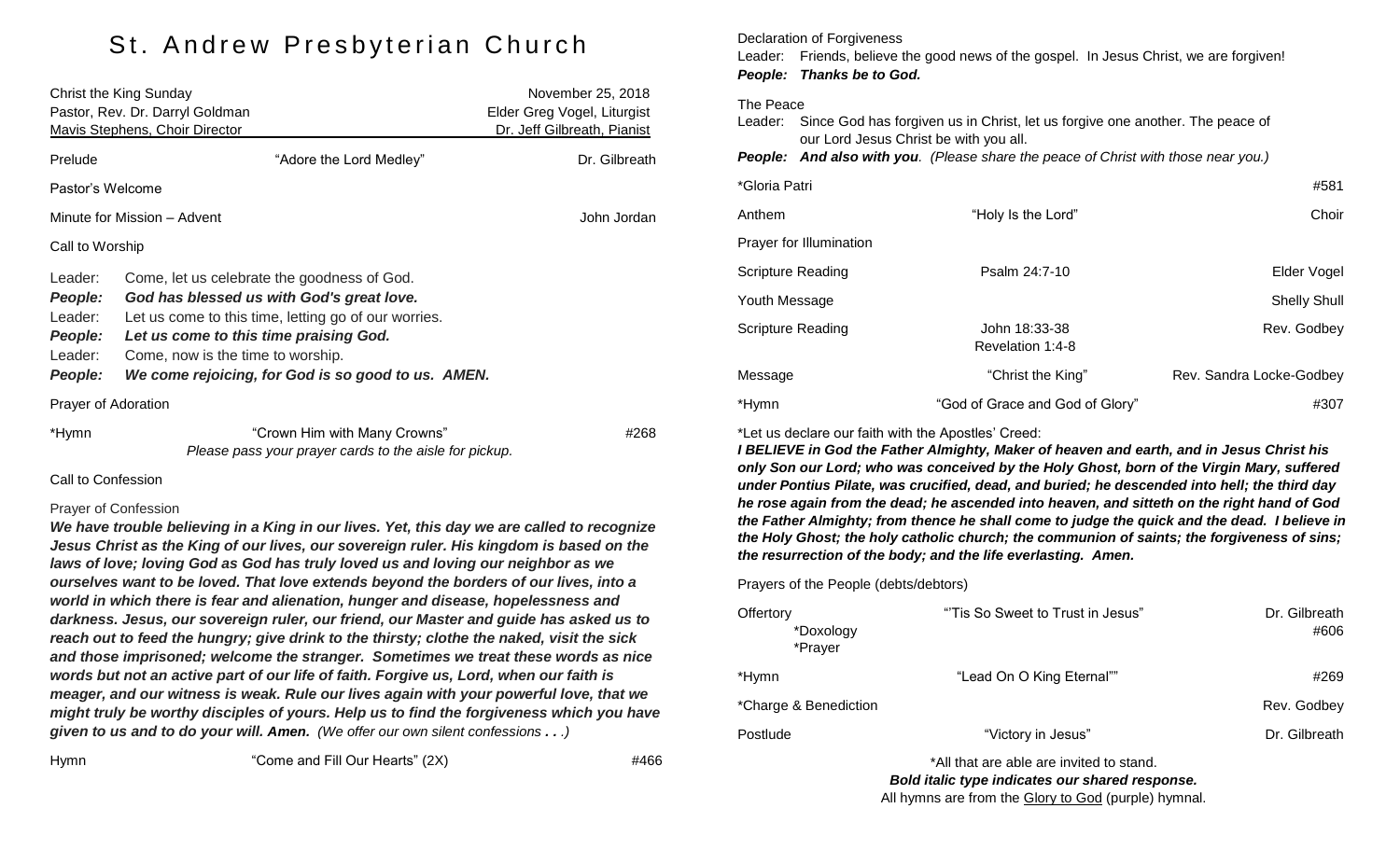#### *To Our Visitors & Guests:*

**Welcome!** It is a blessing to have you in worship with us today! We invite you to consider membership in St. Andrew Presbyterian Church. The pastor and elders will be available following the service to answer any questions you may have. If you are a first-time visitor, we would like to take you to lunch, so don't run out on us. *There is a place for you here. We are delighted to have you with us today!*

| St. Andrew Elders & Ministry Teams 2018 | <b>Chairperson</b> |  |
|-----------------------------------------|--------------------|--|
|                                         |                    |  |
|                                         |                    |  |
|                                         |                    |  |
|                                         |                    |  |
|                                         |                    |  |
|                                         |                    |  |

#### **Committees & Subcommittees**

**Class of 2018**<br> **Class of 2019**<br> **Cell Hydrick**<br> **Cell Hydrick**<br> **Cell Hydrick**<br> **CLASS**<br> **CLASS**<br> **CLASS**<br> **CLASS**<br> **CLASS**<br> **CLASS**<br> **CLASS**<br> **CLASS**<br> **CLASS Ceil Hydrick BJ Breeding** Harold Culbert **Greg Vogel** Dan Watt Linda Webster **Turner Matthews** Ed Wyle

**Our Guest Speaker today: Rev. Sandra Locke-Godbey**

# Welcome to



November 25, 2018 - 10:00 a.m.

Rev. Darryl Goldman, Pastor 3310 Danville Rd. SW Decatur, AL 35603 Office: (256) 355-6310 Cell: (256) 520-1771 [churchoffice@standrewdecatur.org](mailto:churchoffice@standrewdecatur.org) [www.standrewdecatur.org](http://www.standrewdecatur.org/)